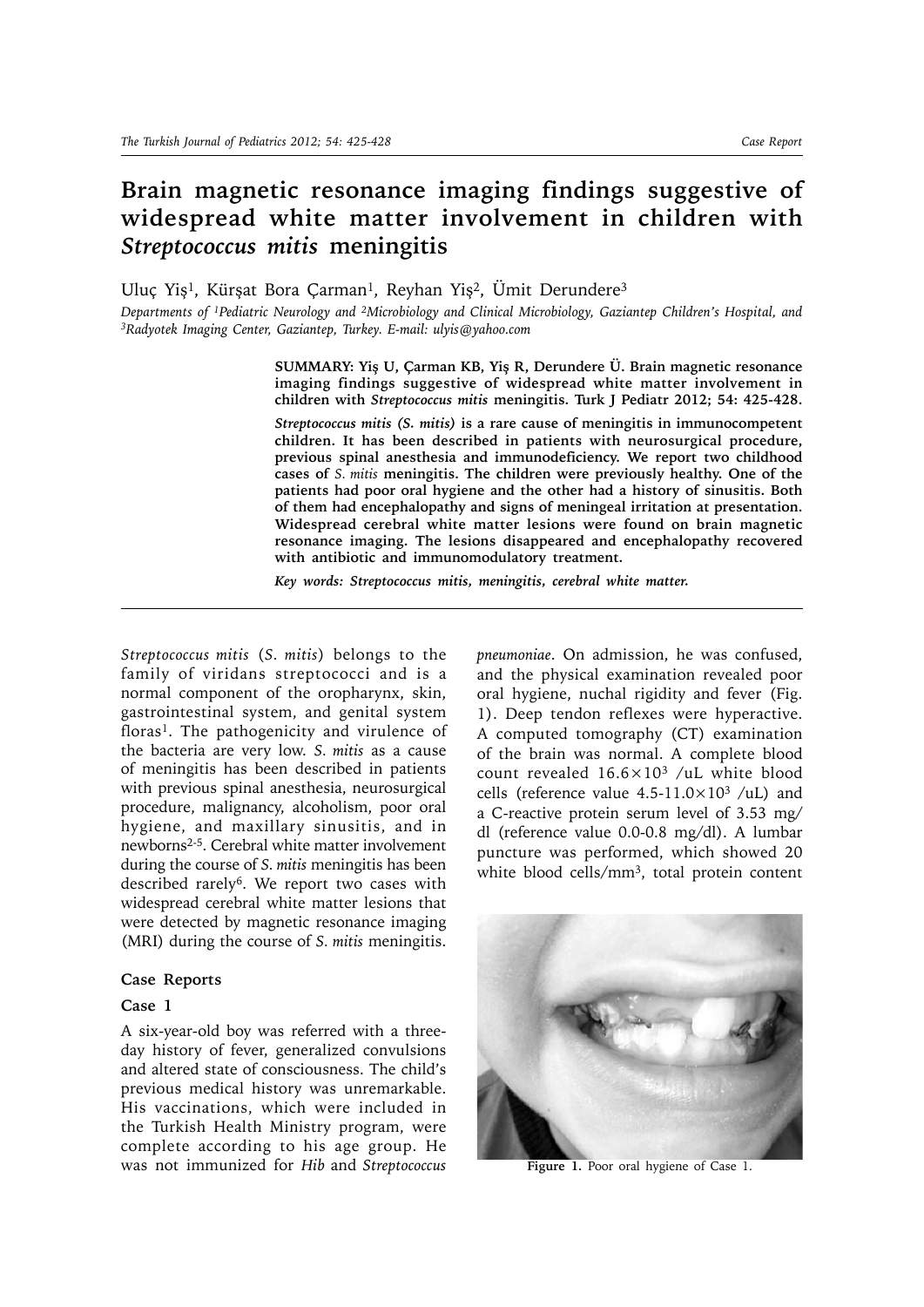426 *Yiş U, et al The Turkish Journal of Pediatrics • July-August 2012*

of 91.3 mg/dl (reference value 15-60 mg/ dl) and normo-glycorrhachia of 76 mg/dl (reference values 75-106 mg/dl; concomitant blood glucose: 120 mg/dl). Therapy with ceftriaxone (100 mg/kg/day) and vancomycin (60 mg/kg/day) was started. Two days after the admission, cerebrospinal fluid culture yielded growth of penicillin-sensitive *S. mitis*. On the fourth day of admission, brain MRI was performed because of ongoing altered state of consciousness and revealed brain swelling and diffuse periventricular and white matter hyperintensity on T2 FLAIR sequence (Fig. 2). Intravenous immunoglobulin was given for five days (total 2 g/kg) for widespread cerebral white matter lesions and altered state of consciousness. The patient benefited well from immunoglobulin treatment and antibiotics were continuously administered for 14 days. A follow-up brain MRI at the end of treatment revealed mostly reduced hyperintensities on the affected sides (Fig. 3). Serum immunoglobulin levels, which were obtained before intravenous immunoglobulin treatment, and peripheral blood smear were normal. At discharge, the neurologic examination was normal and he had no neurologic or psychiatric disabilities like epilepsy, mental retardation or behavioral disorder*.* The patient was referred to pediatric dentistry for his poor oral hygiene.



**Figure 2.** Brain swelling, diffuse periventricular and white matter hyperintensity on T2 FLAIR sequence before treatment.



**Figure 3.** Reduced hyperintensities on the affected sides after treatment.

# **Case 2**

This patient was previously described by us<sup>6</sup>. She was an eight-year-old girl who was admitted to the pediatric intensive care unit with a fiveday history of drowsiness, fever, headache, and vomiting. The child's previous medical history was unremarkable. Her vaccinations, which were included in the Turkish Health Ministry program, were complete according to her age group. She was not immunized for *Hib* or *S. pneumoniae*. Two weeks before admission, she was treated for sinusitis with amoxicillinclavulanate for 10 days. On admission, Glasgow coma scale score was 10, and she had nuchal rigidity and purulent postnasal discharge. A complete blood count revealed 18.6×103 /uL white blood cells (reference value  $4.5-11.0\times10^{3}$ ) /uL) and a C-reactive protein serum level of 5.36 mg/dl (reference value 0.0-0.8 mg/ dl). Brain MRI at admission revealed diffuse brain swelling with significant white matter hyperintensities on T2 FLAIR sequences (Fig. 4).

A lumbar puncture was performed and showed 150 white blood cells/mm3, total protein content of 80 mg/dl (reference value 15-60 mg/dl) and hypoglycorrhachia of 40 mg/dl (reference values 75-106 mg/dl; concomitant blood glucose: 112 mg/dl). Therapy with ceftriaxone (100 mg/kg/day) was started. Two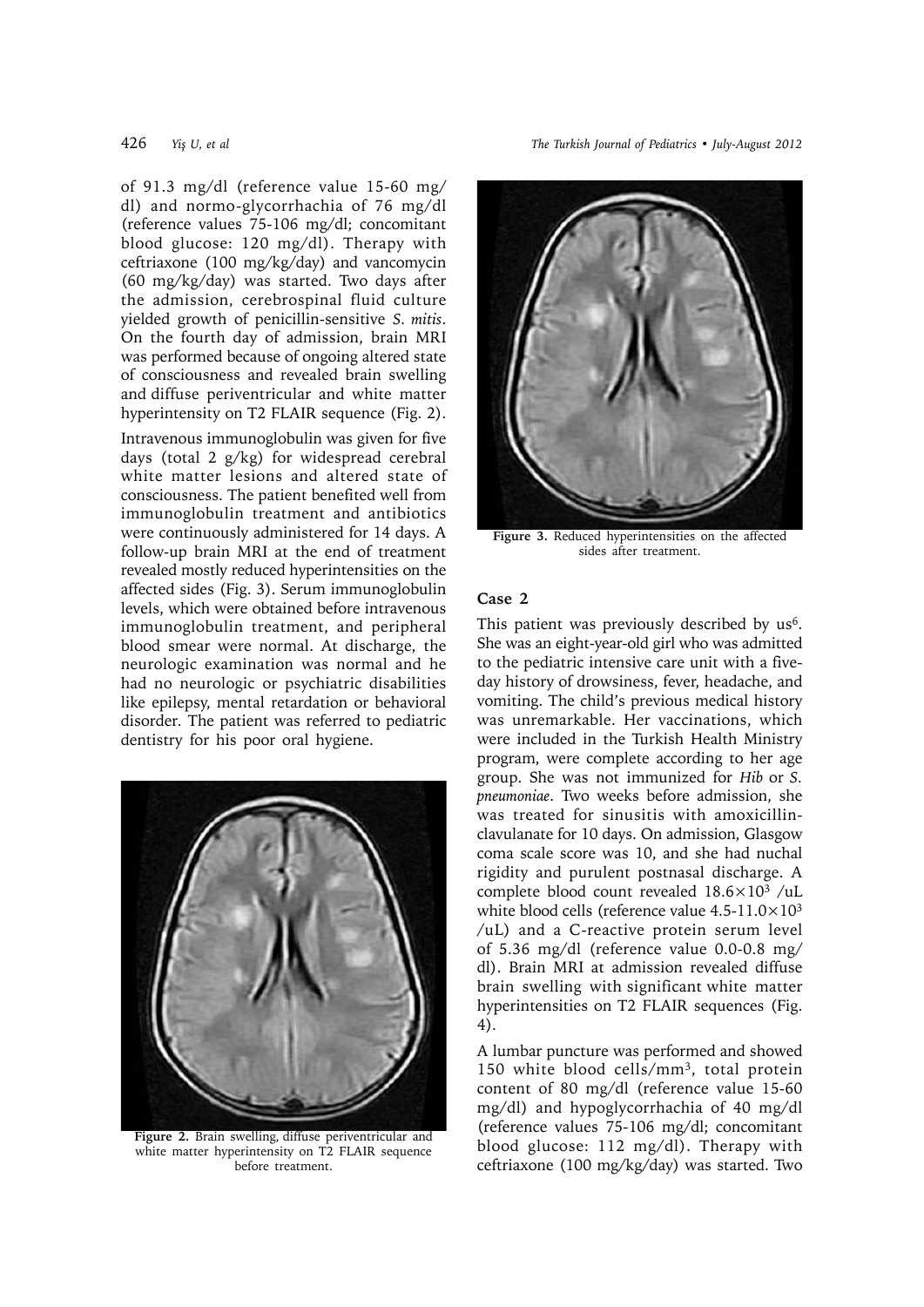

Figure 4. Diffuse brain swelling with significant white matter hyperintensities on T2 FLAIR sequences before treatment.

days after the admission, cerebrospinal fluid culture yielded growth of penicillin-sensitive *S. mitis*. Dexamethasone (0.6 mg/kg/day) was administered for widespread white matter lesions and ongoing neurological symptoms. Dexamethasone treatment was continued for 10 days and antibiotics were administered until day 14. Serum immunoglobulin levels and peripheral blood smear were normal. At discharge, the neurologic examination was normal and she had no neurologic or psychiatric disabilities like epilepsy, mental retardation or behavioral disorder*.*

### **Discussion**

*Streptococcus mitis* is primarily responsible for subacute bacterial endocarditis in patients with poor oral hygiene and a previous history of dental treatment1. Meningitis caused by *S. mitis* has been described rarely. Patients with *S. mitis* meningitis usually have underlying factors. Most of the *S. mitis* meningitis occurs after invasive procedures like spinal anesthesia or neurosurgical interventions2. Newborns and patients with primary and second immunodeficiency are also predisposed to *S. mitis* meningitis3,4. Poor oral hygiene, maxillary sinusitis, alcoholism, and endocarditis caused by *S. mitis* had also been described as risk factors5. In our cases, there was no history of spinal anesthesia or lumbar puncture, and serum immunoglobulins were normal. We suggest poor oral hygiene in the first patient and sinusitis in the second patient as the respective sources of meningitis.

Although focal parenchymal abnormalities and cerebral white matter lesions have been described in *S. pneumoniae* meningitis, there is only one report describing radiological features during *S. mitis* meningitis<sup>6-8</sup>. Streptococcal cell wall components induce release of cytokines by the endothelium, epithelium and leukocytes<sup>9</sup>. They also induce permeability of the blood brain barrier and are cytotoxic to neurons. Accumulation of inflammatory cells among the small arteries and arterioles may cause inflammation and thrombosis, or organisms may directly invade blood vessels<sup>9</sup>. The resulting vasculitis and thrombosis may result in widespread white matter lesions that reflect local areas of ischemia with cytotoxic edema<sup>8,10</sup>.

Early antibiotic therapy is the key point in the management of meningitis. When widespread white matter lesions and encephalopathy are present, corticosteroids or immunoglobulins are used to suppress the inflammatory cascade, brain edema and demyelination, all of which cause neuronal injury. We did not use highdose pulse methylprednisolone treatment because of adverse effects including hepatopathy and cardiotoxicity. Because of their fewer side effects, immunoglobulin and standard dexamethasone treatments were chosen in the first and second case, respectively. These treatments resulted in disappearance of white matter lesions and clinical recovery.

Acute disseminated encephalomyelitis, neurodegenerative disorders like mitochondrial encephalopathies, metachromatic leukodystrophy, vanishing white matter disease, and Krabbe disease should be considered in the differential diagnosis of neurological deterioration and widespread white matter lesions. Acute disseminated encephalomyelitis was not considered because it is a demyelinating disorder that is usually observed a few weeks after a previous infection or vaccination. Growth of bacteria in the cerebrospinal fluid, improvement after antibiotic and immunomodulatory treatments, and nonprogressive neurological symptoms also did not suggest a neurodegenerative disorder.